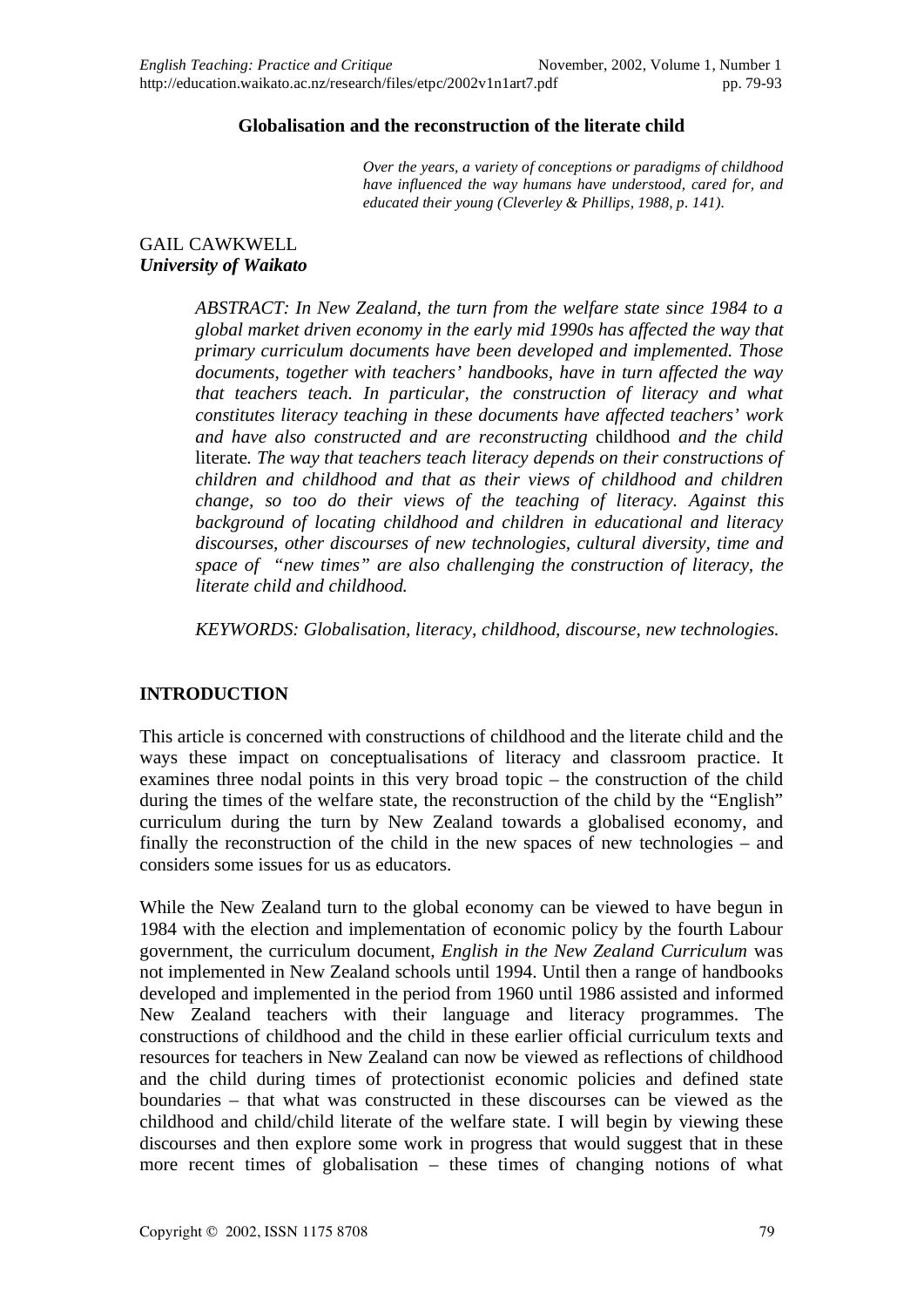constitutes the state and the state's role in education together with rapid technological change – "what counts" as childhood and the child are being affected, reshaped and reconstituted.

Prior to the release of *English in the New Zealand Curriculum* (Ministry of Education, 1994) I carried out some research to examine the use of critical literacy by pre-service student teachers. One of the key findings of this research was that the constructions of the child and childhood available to my students in a course where we examined aspects of critical literacy using a range of children's literature influenced the way that they used or felt that they would use written texts in their classrooms as teachers. The students were able to critically examine texts in terms of a range of stereotypes, gendered and cultural constructions and the use of lexical devices in texts to position readers and their reading positions. The students were able to discuss in class, present seminars and write convincing essays about these. However, how they would use these abilities or even whether they would consider critical literacy in their classrooms seemed to particularly depend on which discourses of childhood and the child were available to the students, and in turn how they constructed children as "readers" or "interpreters" of books. These discourses of childhood that the students constructed or had available centred their concerns around whether and how children would be affected by what they read or not.

As part of this study, I also examined the construction of childhood and the child in curriculum documents and teachers' handbooks that centred around the teaching of reading and language in the New Zealand primary school at the time. The students' understandings and official handbooks and curriculum materials available to teachers constructed the child of the welfare state as "innocent" and "natural", as developing in stages when the conditions were "right". "Reading" itself was constructed as a pleasurable, independent activity where reading programmes were child-centred and children learnt to read by reading.

# **CONSTRUCTIONS OF CHILDHOOD**

The students were, with few exceptions, unified in their construction of children as readers. They constructed children as "innocent" who "read books for pleasure". According to the students, children did not read books "to analyse them". Indeed children with "innocent eyes" were viewed as being "not as aware of the world and of what is right or wrong". Such children were viewed as seeing literature "with a different point of view" from adults, although this point of view appeared to vary depending on "the age" and/or "stage" that the child was at. Children were viewed as having similar experiences, and the students constructed a "natural unitary childhood" (Luke, 1991, p. 109) devoid of issues of gender, class, ethnicity or culture. The students also believed that children had similar experiences of and with books.

Most of the students consciously based their constructions of children and children as readers on their own experiences and/or idealised memories of childhood.

I never thought of things like that so I don't think that children of today think like that either...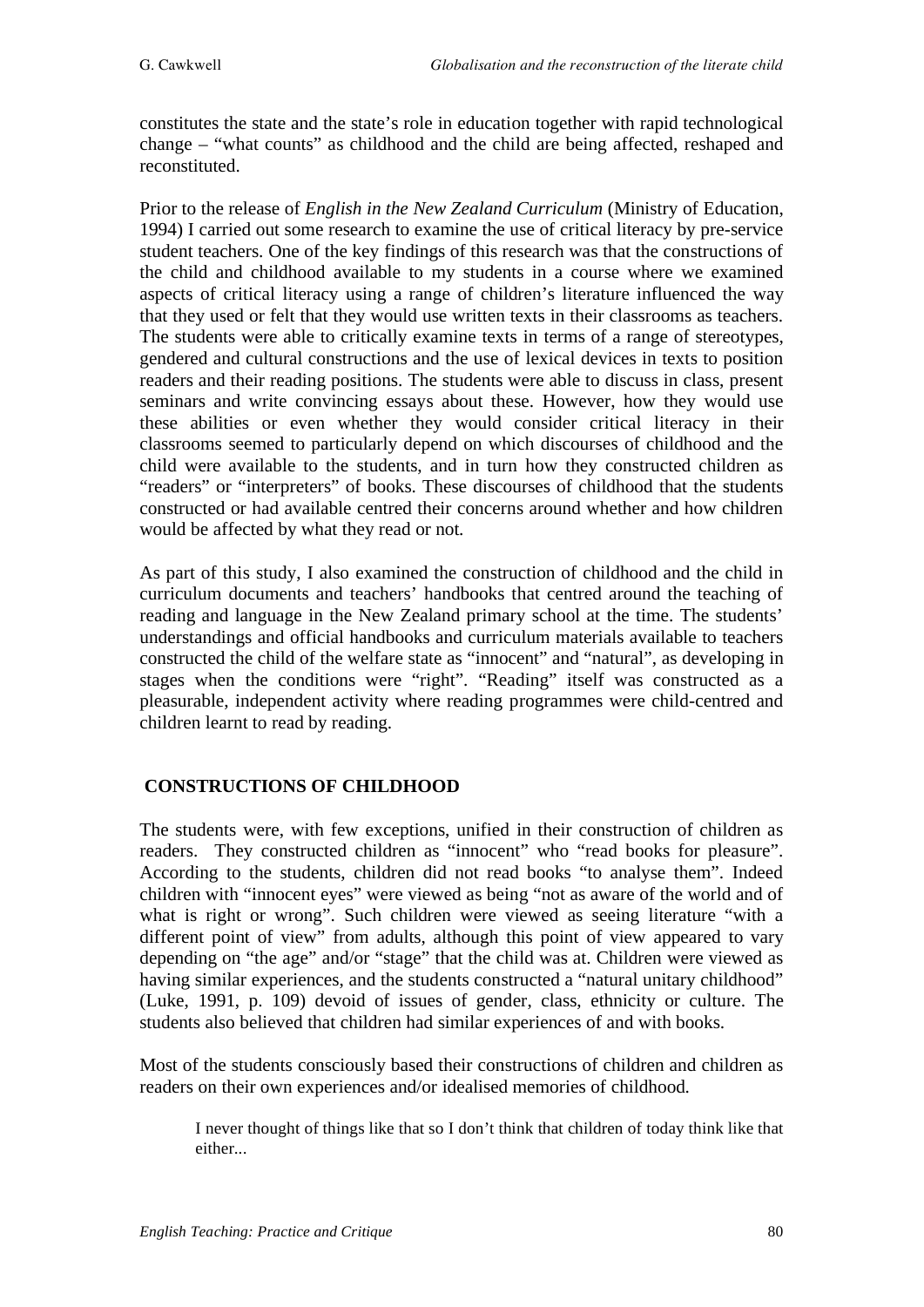…children do not see what adults see in their books because they don't think the way that adults think...

The students' constructions of childhood would have come from a variety of sources.

Models of childhood are disseminated in diverse ways – through the theories of philosophers and psychologists, through childcare handbooks, through the arts and the various popular media, through biographies, and by word of mouth, which remains as popular as ever. And it is not only parents, teachers and educational researchers who fall heir to the latest perceptions – for children themselves hold sets of ideas about their own childhoods, as evidenced in distinctive youth cultures, movements for children's rights, the contents of diaries kept by school children, and, of course, the ideas that persist about their childhoods when they have grown to maturity (Cleverly & Phillips, 1986, p.146).

The students' construction of "childhood" and "children as readers" appeared to be discursively constructed across three major discourses of childhood. These were what I have termed: the "innocent and natural" child, the developing "ages and stages" child and finally the "sub-consciously psychological" child. This is not to say that the students understood these discourses in these terms or that they could identify the theories and theorists that contributed to the development of these. The students have been and continue to be inscribed within these discourses in a variety of ways every day as student teachers and teachers, as readers of both popular media and literature, as siblings, parents, and (as stated above) as a result of their own reminiscences of childhood and school.

Concepts of the child reside not only in teachers' and parents' heads or in the formal pedagogical discourses in textbooks, school rules, teacher guides, policy documents, or teacher education courses. They circulate as well across such a broad slice of everyday life, popular and educational culture, such that it becomes virtually impossible to think about or act upon the child outside of those categories of understanding (Luke, 1991, p. 109).

 I want now to examine briefly each of these discourses of childhood and the inscription of the students within them and suggest how these inscriptions affected the students' potential uses of literature with children. I also want to make connections with similar discourses in the handbooks and curriculum documents.

### **The innocent natural child**

Firstly, the students constructed children as "innocent" and "natural". There are a number of theorists who have worked within this discourse including Locke, Rousseau, A.S Neill and Dewey. In contrast to the discourse of the sinful child, where the child's nature was/is viewed as needing to be overcome by "restraining and disciplining" the child, the innocent and natural child was viewed particularly by Locke as coming into the world

…with a mind like white paper, an empty cabinet, a blank tablet, or a tabula rasa (Locke used all these expressions). Where do the contents of the mind originate? "To this I answer, in one word," Locke wrote, "from experience. In that all our knowledge is founded; and from that it ultimately derives itself" (Locke, cited in Cleverly  $\&$ Phillips, 1986, p. 16).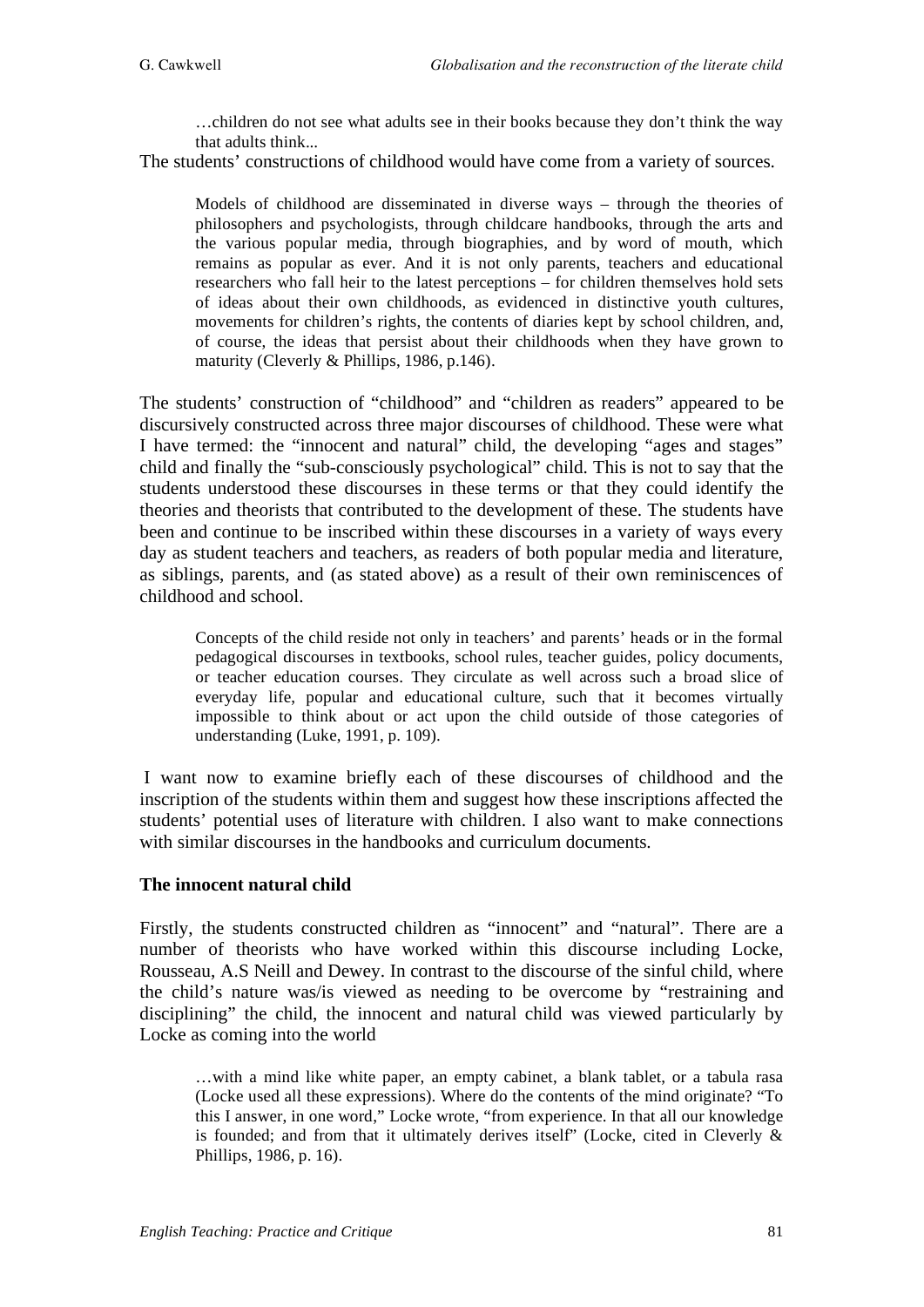Rousseau, also working within a natural innocent frame, emphasised freedom, whereby the child was allowed to follow its natural impulses in an unconstrained way. Rousseau equated this type of freedom with happiness. Rousseau's starting point was that when things are in their natural state they are good. "God makes all things good; man meddles with them and they become evil." Rousseau emphasised that the child was naturally good. "Let us lay it down as an incontrovertible rule that the first impulses of nature are always right; there is no original sin in the human heart" (Rousseau, cited in Beverley & Phillips, 1986, p. 34). One of the more recent theorists in the Rousseauean tradition was A.S. Neill, headmaster of Summerhill School. Neill believed that the "child is innately wise and realistic" (Neill, 1964, p. 250).

Within the construction of the child as innocent and natural there is the belief that

…children start life with the same potentialities; all inequalities between adults were due to deficiencies in, or differences between, the environments in which they were reared (Cleverly & Phillips, 1986, p. 18).

The child as natural and innocent has also been constructed in literature, including children's literature, and used as an artistic symbol. Jacqueline Rose (1984) was concerned particularly with how the child is constructed in and by children's books, both as character and as reader. At every turn, she suggests, the literature constructs the child as innocent by denying the sexuality of the child. Positioning the child as "pre-cultural", as innocent and primarily untainted by culture, the child is viewed as having privileged perception and knowledge. This construction of the innocent child in literature would also have been an important means of disseminating this discourse to the students, inscribing them within it as they successfully experienced literature and literate practices during their schooling and in other literacy sites that they were involved in.

The natural child had also been constructed in the curriculum documents and handbooks. Teachers were advised to "adapt natural learning to classroom conditions" (Department of Education, 1961b, p. 16) and were warned about interfering with the natural creativity of the child. Such interference, it was claimed, could create reading problems. These could be avoided if teachers waited for the child to "develop the right attitude" towards their reading. Nor was there any need for teachers to force children, as teachers had done in the past, towards this right attitude because this would happen when children realised that reading was interesting and exciting, and that others such as classmates and adults found delight in it (Department of Education, 1961, p. 6).

My students also deemed specific reading practices as important. Because children were "natural" and innocent, they claimed that children's reading should be "for fun", for understanding surface meanings, for reading books for "what they are". Children did not read books to "look for deeper meanings". Indeed one student explained that

…children read to enjoy books not to explore certain ideas and/or themes that adults supposedly see!! [her emphasis].

This construction of children as readers was in contrast to constructions of adults as readers; children as innocent readers were viewed as not "seeing" what adult readers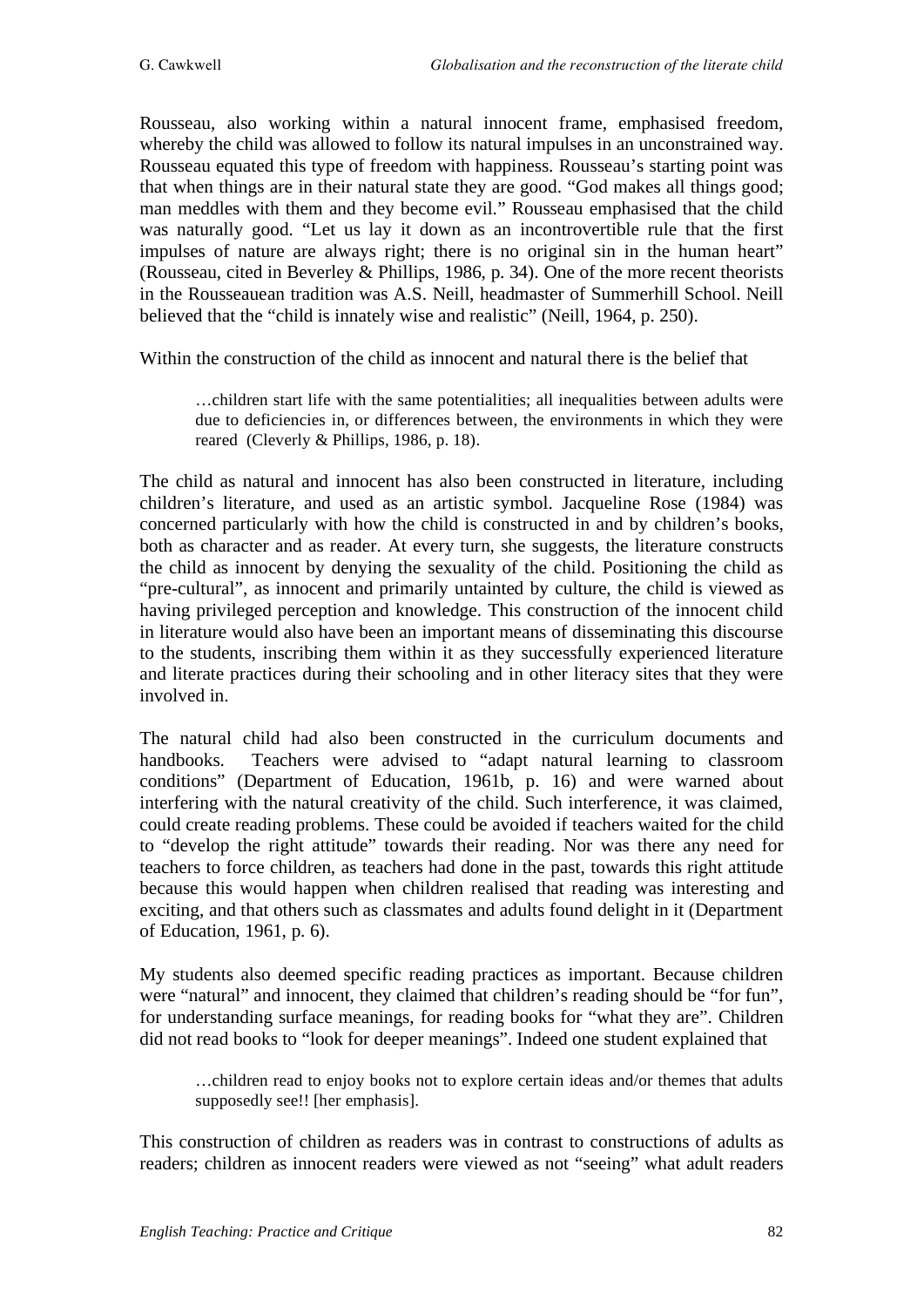saw. Adults, particularly teachers (and certainly me as their lecturer) were constructed as "reading too much into books that children do not necessarily see".

Children may see some adult ideas in books but their interpretations could be quite different. Children are quite innocent and do not always see the things in a book which adults may….

Children as readers, constructed as reading for enjoyment and reading "at face value only" meant that any "analysis" in terms of critical literacy was viewed as spoiling reading, which was constructed as being for fun.

Most of all children should enjoy books, not to learn from them. Analysing can spoil your favourite stories.

With this construction of an innocent, naturally-learning, child reader who should read for fun and pleasure, the students appeared to subscribe to Rousseau's notion that people, including parents and teachers "meddling" with natural things such as children, cause them to become evil, or contaminated. Hence, not only were adults "reading too much into books", but there was a concern expressed that teachers would be "inflicting preferences and values on children". Instead, it was claimed that adults and teachers should not "force" their opinions" but should instead "create an open, stimulating learning environment".

Perhaps adults should not interfere putting ideas into children's innocent minds that would not be there – they only read for fun.

There was a feeling that children should be protected from these so-called adult readings that saw "too much" that children did not see themselves. Indeed, in summary, it seemed that children with "innocent eyes" were viewed as being in a natural, almost pre-emergent state, as "not as aware of the world" or even of "what is right or wrong". Such children were viewed as seeing literature "with a different point of view".

This construction of children as "innocent" and "natural" necessitated, then, two contrasting responses by the students with regard to critical readings of texts and children's literature. The first was that the students believed that because of children's innocence, child readers would not be able to critically read texts and literature.

Children don't see things like that! They read what is there, they don't interpret or dig for symbolism, etc [students own emphasis].

The implication of such a response was that teachers, student teachers and parents did not need to worry about issues of gender construction, cultural stereotypes, power or issues of invisibility because the children would not "see" them. Because children read for fun and enjoyment, critical issues in texts and constructed by texts would not be noticed by them.

The second and more common response was that "innocent", "natural" children were vulnerable and therefore needed to be shielded and protected from the "negative images" or "stereotypes of gender", or what adults including teachers and parents believed would harm children if they read particular books.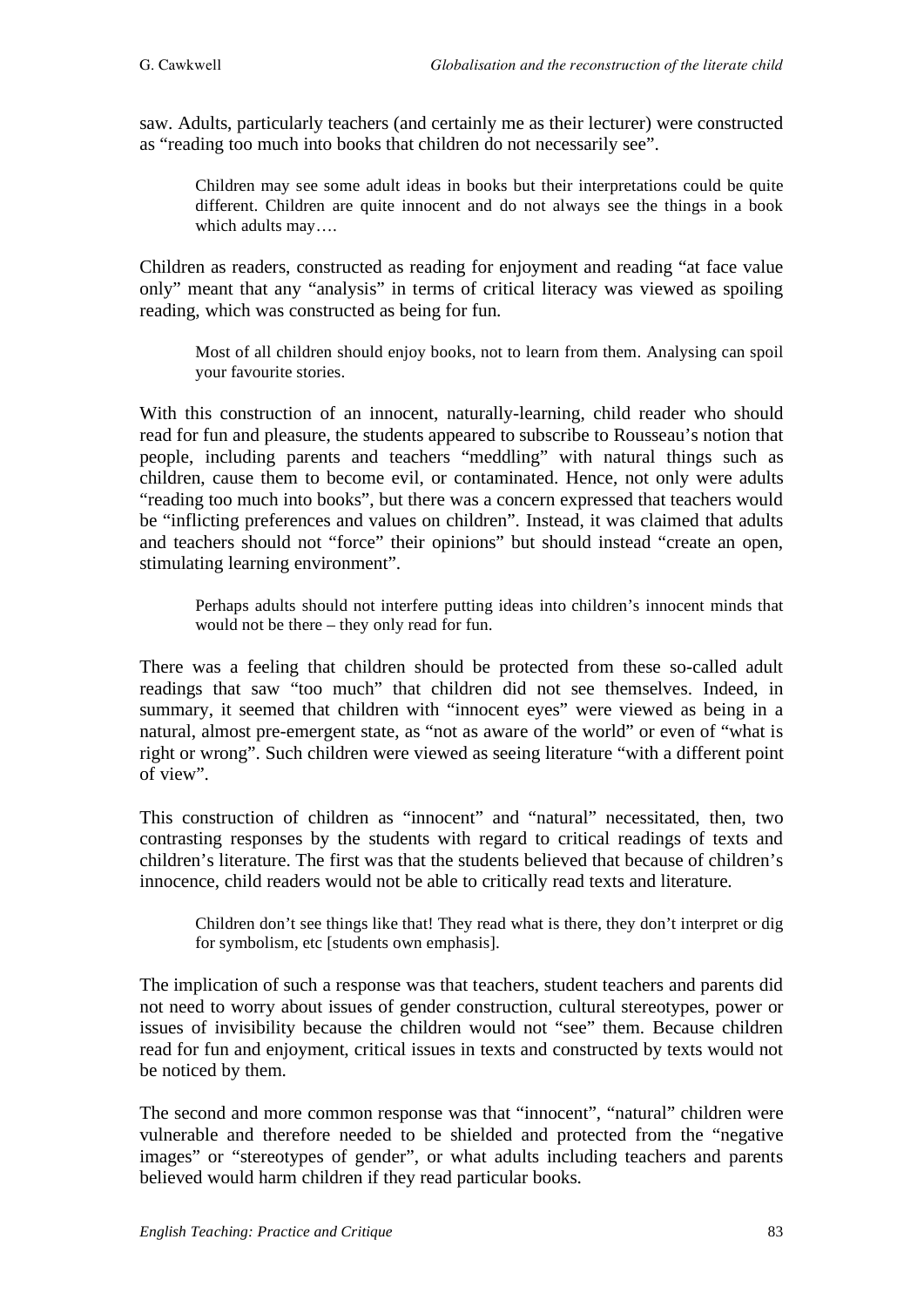Children are very vulnerable and their minds cannot tell what is right or wrong yet, so their books must be carefully selected.

The implication here was that teachers, student teachers and parents should screen, carefully select or purchase texts for children and thereby protect their innocent, natural state.

The screening, careful selection and purchase of books for children was also addressed in the curriculum handbooks. Children needed "help and guidance from the teacher in increasing the quality of children's reading. Much of the success of the programme depends on the quality of the books available to the children" (Department of Education, 1961b, p. 26).

### **The subconscious child**

But while the students constructed an innocent, natural child, they also viewed the child as being vulnerable because the child is also able to learn "subconsciously". This response, therefore, centred around another construction of the child, that of the "subconsciously learning" child.

The students' notion of subconscious learning appeared to be derived from Freudian discourse, especially the notion of the "superego". In his theory of human personality Freud proposed a tripartite structure comprising the "id", "ego" and "superego". The superego was viewed as "the unconscious agency in the mind with a censoring and prohibiting function" (Cleverly & Phillips, p. 63). Based on the internalised guilt of the Oedipus complex, the superego was believed to develop further as moral concepts were built up.

The original prohibitions issued by the superego were derived from the child's parents; later the superego took on the influences of those who had stepped into the place of parents: the teachers, priests, and other father substitutes. Such other identifications were essential in forming the character of children (Cleverly &Phillips, 1986, pp. 63-64).

Many students stated that in exploring texts critically, children could be exposed to ideas and understandings that they may not understand or even be aware of, but that these would or could influence them later on.

Freud did not doubt that things seen and dimly understood in the cradle set up elaborate networks in the mind of the child that could be reactivated and reinterpreted later (Cleverly & Phillips, p. 62).

The students expressed this in such statements as:

Children don't know that they are picking up these messages because they are very subtle, but they are....Children pick up these messages without even realising it most of the time.

I think that children learn attitudes, values and morals even when they don't realise it...I think that it depends on how close to the surface these are. If it is rather bluntly obviously then the children are bound to pick up on the messages. But their subconscious will learn the sexist/racist ideas that are more subtly hidden too.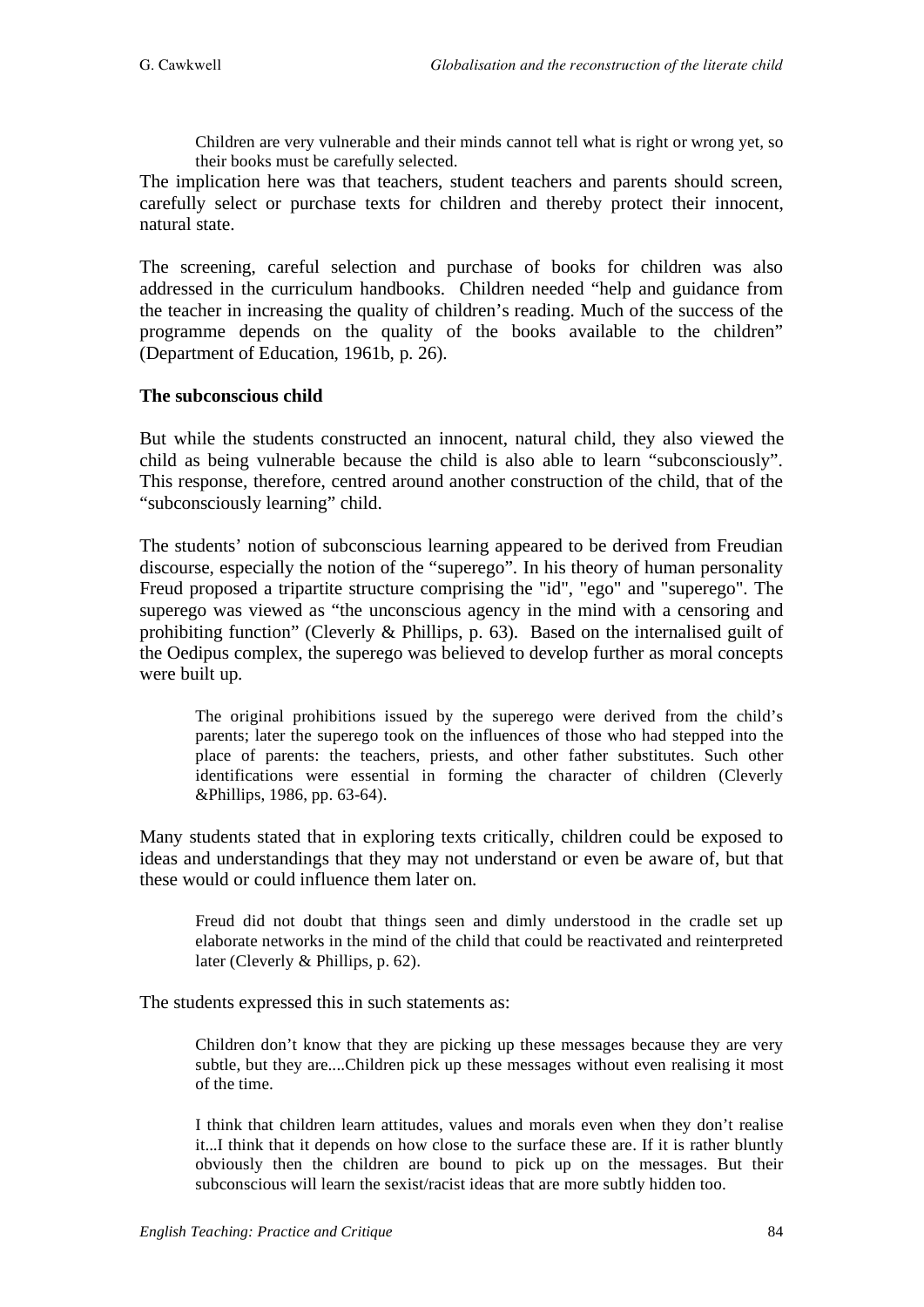Freud viewed the mind as a "storehouse of sexual knowledge in varying stages of completeness, which the child had put together as it strove to gain an intellectual grasp on its most urgent problems" (Cleverly & Phillips, 1986, p. 61). While the students' constructions of children contain no specific mention of sexuality or sexual knowledge, it is implied in their conviction that if children are read some texts, particularly those with stereotypical or unrealistic constructions of gender, ethnicity or dominant cultural values, the subconscious will store up, absorb and collect these constructions and that these will affect the children as they develop into adults. Therefore, because of this "subconscious learning" many students felt that the books that teachers read to, or selected for, children in reading and literacy events needed to be "carefully selected" to either positively influence children's subconsciousness or to protect the children's subconscious.

They absorb ideas and morals on how they should behave or be when they grow up. They might or might not understand these or take it in but I am sure it is in their minds till they're older when they are exposed to similar ideas and they can relate to it. Possibly in their subconscious they store up information which could cause harm later.

#### **The developing child: Ages and stages.**

The selection and use of texts by the students for use in their classrooms was also influenced by a third construction of childhood, that of the "developing child" discourse of developmental psychology. It was within this discourse that Piaget constructed stages of development of the child (Walkerdine, 1984).

The most famous aspect of Piaget's theory was also heavily biological in conception – he divided development into a number of stages and even suggested rough ageranges for each. He was clear that child growth was a continuous process; the stages were not as discrete as, for example, the stages of an insect (Cleverly & Phillips, 1986, p. 87).

The students believed that what children saw and read in texts – how children interpreted texts – depended "on the age of the child". Some age-groups were viewed as being more impressionable than others.

What children understand and get from books depends on the age of the child. Some age-groups I think are more impressionable than others.

It depends really on their age whether children understand about stereotypes, particular roles of women and girls in texts and things. I think that it wouldn't be until about Standard Two that children may start to pick up these meanings. Although children may subconsciously absorb meanings when they are younger.

Those students who were enrolled in the Early Childhood programme initially found that their position within this discourse justified restricting the selection and critical use of books for very young, pre-school children.

I can't see a two-year-old picking up on issues such as these. Depending on their age, children are very imaginative and sometimes their innocence does not see the things that adults see. I don't think that children read into books as much as we do.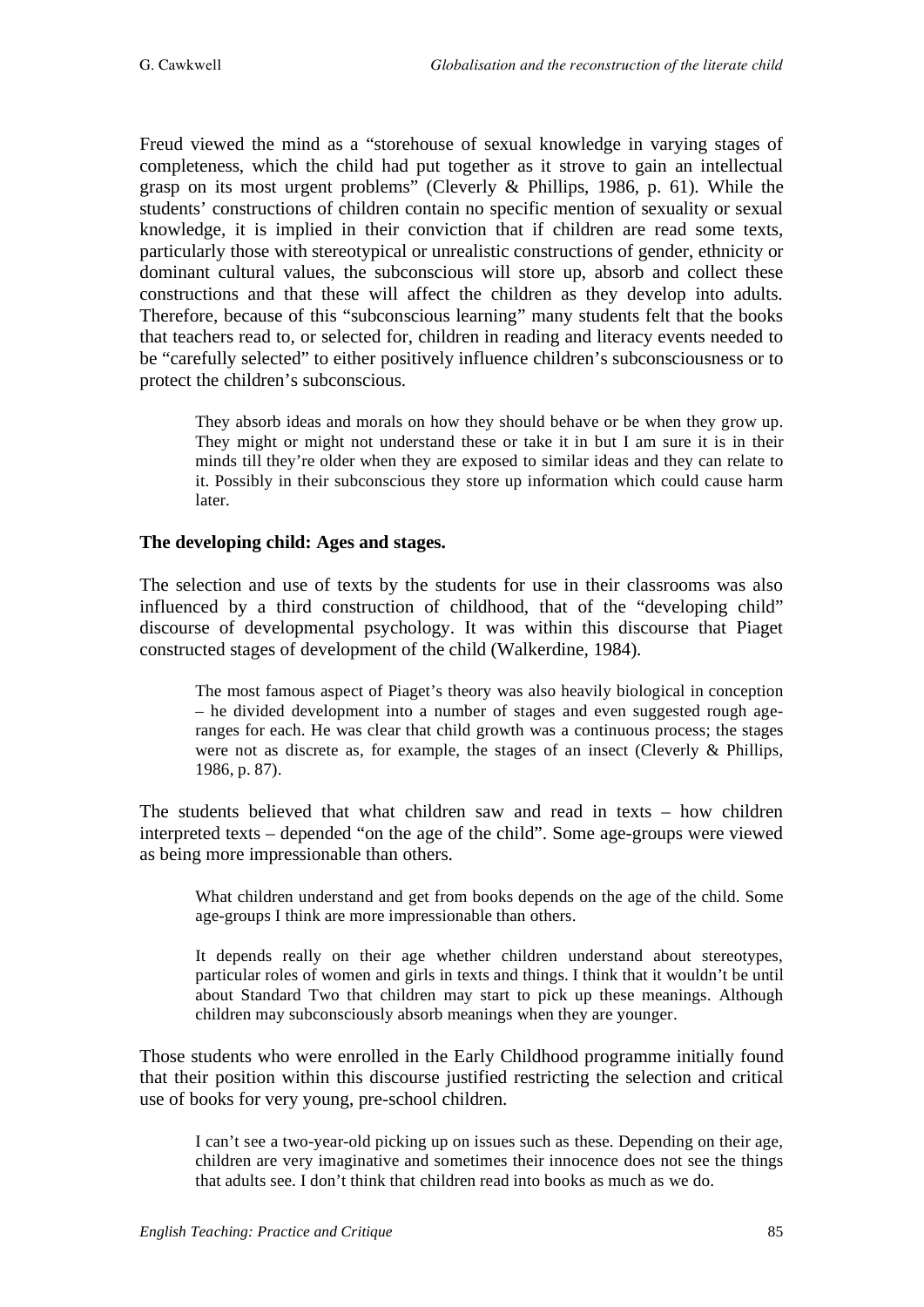I think very small children would not pick up those sorts of ideas unless they were very blatant in which case I don't think that they should read them. But as kids get older and more aware, they can pick these things up.

The developing child discourse also appeared to be relevant to the development of reading by the child.

What children understand and read in books really depends on the children, their age etc. and how developed they are at reading.

The curriculum handbooks also adhered to an ages-and-stages, developing-child discourse. Teachers were assured that

Children will make the best progress if they are helped to be most fully themselves so that they enjoy each stage of growth before it gives way to the next (Department of Education, 1961b, p. 6).

To assist this, teachers were encouraged to be "enthusiastic and well informed" about both children and books.

Nothing is more crucial to the success of the reading programme than the ability of the teacher, through his intimate knowledge of both books and children, to put the right book into the child's hands at the right time. To do this requires – as well as a good understanding of the children – a very wide and discriminating knowledge of children's books (Department of Education, [Volume II], 1961, p. 26).

These discursive constructions of the child by the students position the students' notions of their future or present teaching within what Baker (1999, p. 118) has referred to as the discourse of "childhood as rescue", that is, children requiring protection and separation in schools, particularly from the adult world that would corrupt and negatively influence them.

The construction of the child and childhood within the field of "child-centred pedagogy" (Walkerdine, 1984) has influenced New Zealand education for a number of decades. Child-centred pedagogy has informed official curriculum texts and resources for teachers in New Zealand from the turn to progressive education in the early 1960s through the post-war times of New Zealand's Keynesian economic policies until the mid-1990s when the new curriculum *English in the New Zealand Curriculum* was introduced.

## **INTO THE NINETIES AND BEYOND: RECONSTRUCTING THE LITERATE CHILD**

The election of the fourth New Zealand Labour government in 1984 signalled the beginning of the restructuring of the welfare state as a neo-liberal, market-driven economy within a global marketplace. As part of further social restructuring of the state, the National Government of 1990 began to develop the New Zealand Curriculum Framework. This resulted in the development and introduction of the curriculum document, *English in the New Zealand Curriculum* (Ministry of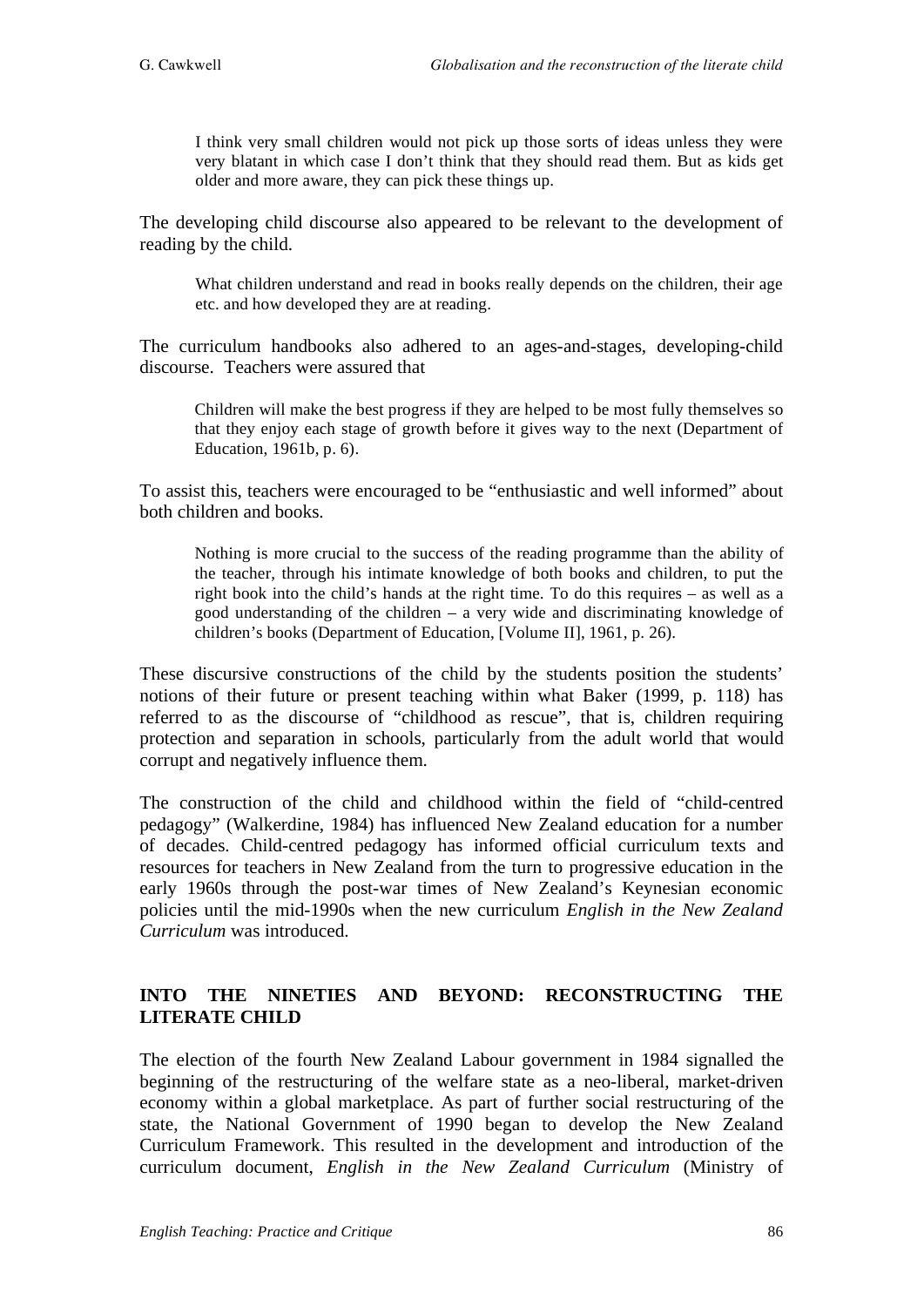Education, 1994). This document signalled a number of shifts in literacy education and I am presently examining these shifts as part of a wider study.

While this analysis is work in progress, I am interested here to examine some constructions of the child and of childhood that seem to be emerging from my initial analysis of *English in the New Zealand Curriculum* together with other analyses emerging in related fields of study. A number of aspects of the construction of the child and childhood that my students reflected and outlined above continue to be relevant and inform teaching and teacher education. However, these constructions seem also to be changing and in conflict with earlier notions of what constitutes childhood and the child.

An initial difference in the reconstruction of the literate child is that the child of the national *English in the New Zealand Curriculum* has now become a "student" and/or a "learner" – a student/learner who needs to be taught to learn in order to develop and "participate fully in society and the world of work" (Ministry of Education, 1994, p. 5). This naming of the child as a student/learner in relation to that of the teacher who teaches, signals a major shift in the construction of the child and childhood.

A second difference is the shift from unitary notions of "childhood" and the "child" previously located within the myth of "equality of educational opportunity". This myth had served to "convey an overarching purpose, an ultimate aim that …helped to shape the character and orientation of New Zealand's schooling" (Jones, McCulloch, Marshall, Smith & Smith, 1990, p. 23) during the times of the welfare state. In the document*, English in the New Zealand Curriculum,* there was a shift that acknowledged that "all students" still needed equality of educational opportunity but they also needed "equitable access" and "equitable outcomes". The new "all students" were constructed in terms of difference and diversity.

These two differences outlined in the curriculum document construct a real tension between unitary notions of student/learners and multiply positioned, "all students" of difference and diversity. This tension is not because of the constructions of these two differences, but because of their location within what appear to be a structured and levelled English language curriculum.

Notions of a "natural learning" child, where learning developed from the child through a series of natural "ages and stages" of previous documents have been displaced. This is not to say that these constructions have been eliminated. On the contrary, they are still important to the curriculum. However, the construction of the student who "needs to learn" is viewed as requiring a curriculum that outlines *what it is* that he/she needs to learn and therefore what the teacher needs to teach. This is stated quite specifically as students needing structured, planned experiences with the development of achievement objectives across eight levels of the school. In essence, the document signals a turn to reconstructing the child as learner within a more structured English curriculum. Now, by means of "clear" achievement objectives, it is the curriculum that needs to be developed progressively, rather than the child. The curriculum

…gives special emphasis to continuity and progression in English programmes specifying clear learning goals expressed as achievement objectives at eight levels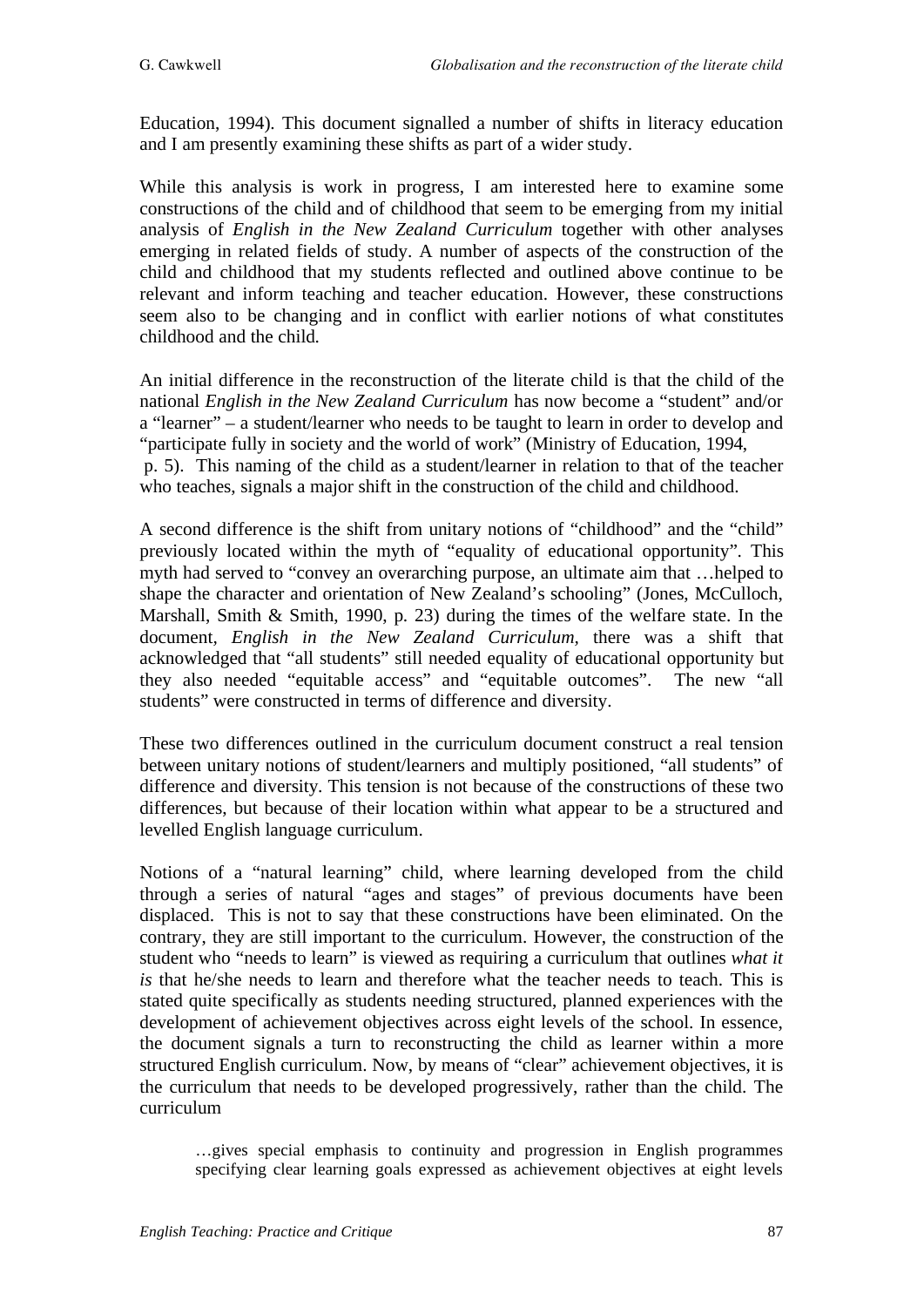through all the years of schooling. It focuses on developing the highest levels of literacy, understanding of language for a variety of purposes to enable students to participate fully in society and the world of work (Ministry of Education, 1994, p. 5).

This contrasts significantly with the previous curriculum syllabus, which stated:

The syllabus places no limits on what may be attempted other than the needs, capacities, and interests of the children, but it does insist that children should understand what they do and see point in doing it, and that they should be helped to be more creative and independent, and more critical of their own work (Department of Education, 1961b, p. 2).

This comprises a shift from what has been described as a "child-centred approach" to the teaching of the curriculum to what can be called a curriculum-dominant approach to the teaching of a student/learner.

The naming of the child as a student/learner also reconstructs the teacher and their teaching. The teaching of child-centred progressive education was officially viewed as a "personal art" requiring a teacher to understand the child and to be able to adapt their teaching in light of this.

Teaching is a personal art and a teacher's methods are (their) expression of (their) understanding of children's problems, of (their) care for children, and (their) concern for their full educational growth. There is no reason why a teacher should not try out another (teacher's) ways of working to see if they suit (them), but (they) should be aware of the idea that the problems of teaching can not be solved by applying "one best method" (Department of Education 1961b, p. 3).

Teachers were expected to consider and develop programmes in language and reading "carefully for each child" and to consider whether the child was "doing enough of the right kinds of work at a high enough level in each language field" (Department of Education 1961b, p. 5). Teaching was to nurture the individual child's "maturing awareness" of him/herself and his/her world, and his/her expression of that awareness. To this end, teachers' "allowed children" the freedom to do things, and to help them learn and develop. Teachers needed to understand the stages of children's physical, emotional and literate growth and to this end they were expected to "begin where the child is", to suggest ideas and possibilities to the child. Such approaches required teachers to be "alert, sensitive, watchful, and always ready to foster a good thing when she recognises it" (Department of Education, 1961b, p. 37). Teachers also needed to create active and vital, creative classrooms and be "alert" to see that every situation, "activity and interest is turned to the fullest advantage in increasing children's understanding and skill" (Department of Education, 1961b, p. 15). And, as stated previously, teachers were also warned about interfering with the natural creativity of the child.

In *English in the New Zealand Curriculum* (Ministry of Education, 1994) programmes are "learner-centred". The teacher is required to develop, teach and monitor or assess structured, planned experiences with the development of achievement objectives across eight levels of the school. The basis of planning for three strands – oral, written and visual – are achievement objectives, spanning all levels of schooling, and which provide what are viewed as a clear and structured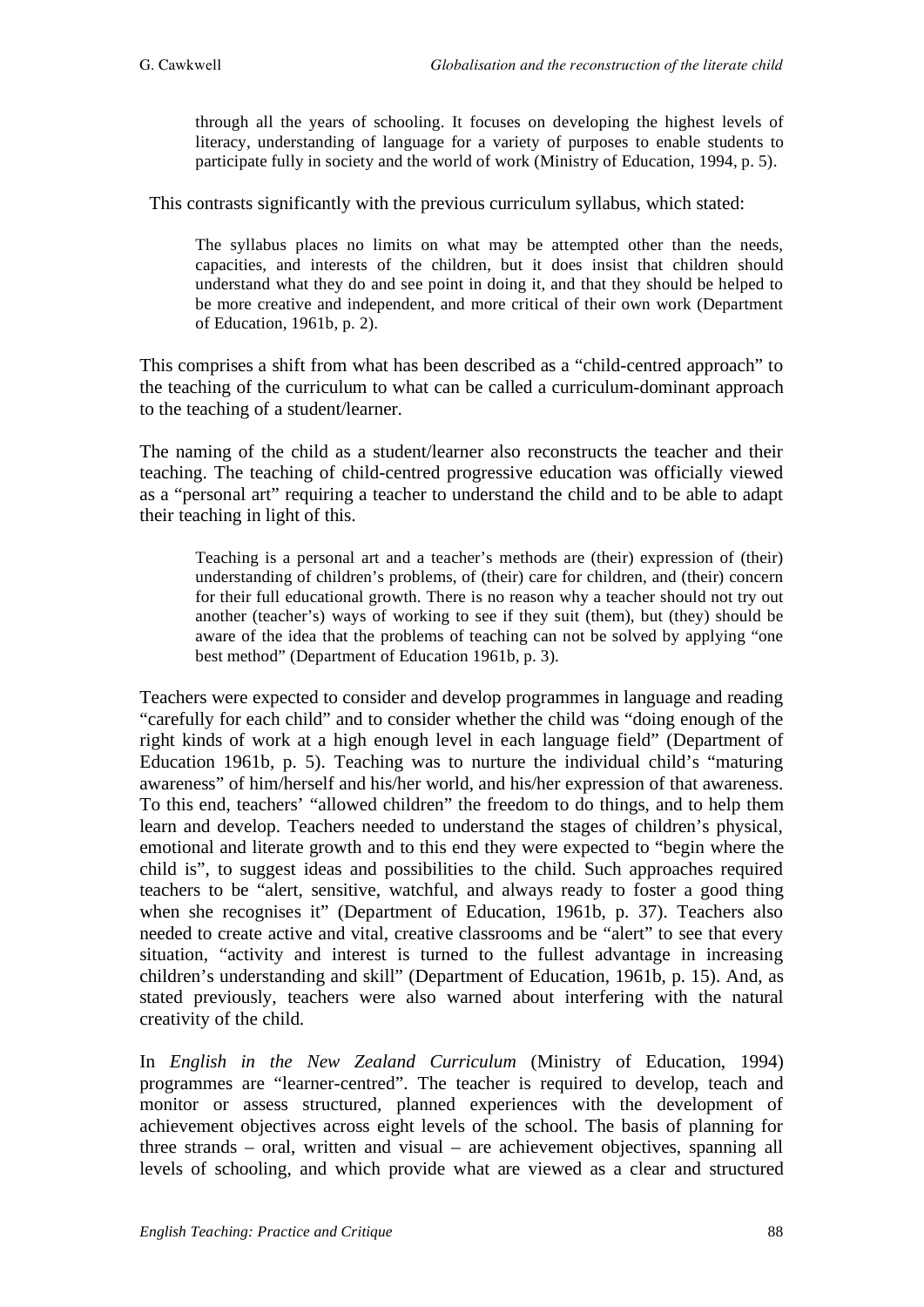progression. Teachers are expected to develop English programmes which have clear progressions of achievement, which are responsive not only to the individual learner but also to the community and to society. Teachers working within what has been termed a "discipline and compliance" approach (Luke, 2001, p. 113) are required to develop the high levels of literacy and English language skills that are needed by students to participate in both New Zealand society and within the international community.

No longer in these discourses is the child seen as "pre-emergent" and/or "precultural". In the document *English in the New Zealand Curriculum*, learners are viewed as individuals with individual needs, progressing at individual rates and at the centre of all teaching and learning. The document, however, acknowledges that not all individuals are the same. This acknowledgement, which appears to construct a unitary "all students", also, however, constructs and acknowledges difference and diversity. Individual learners/students can be male/female, constitute ethnic groups, have abilities or disabilities, come from different social or religious backgrounds, have "inequalities" and/or "special learning needs in the area of communication". Students/learners can also be gifted or talented, be Maori students, come from Pacific Island communities, and have languages other than English.

Language development is based on the language that learners already have and is inextricably linked with their gender, social and cultural backgrounds, and individual needs (p.13).

What I find interesting in the reconstruction of the child or childhood as a student/learner, as individuals of diversity, with diverse language /literate backgrounds, strengths and needs, is the juxtaposition of this with other potentially homogenising discourses and constructions within the curriculum. Firstly, the child is reconstructed within the curriculum as a learner, a learner who needs to learn. This has the potential to position the learner as one who does not know, who needs to know what the teacher needs to teach. Prior to the implementation *of English in the New Zealand Curriculum* (1994) New Zealand primary teachers had a "long standing commitment to child-centred learning" (McFarlane, 2000, p. 100) anchored in a range of theories of child development, psycholinguistic and sociolinguistic theories of language and literacy learning. These theories positioned the child as an active learner who required the classroom to be "a place of secure and creative learning freedom" (McFarlane, 2000, p.103). With the implementation of the new curriculum, what teachers previously knew about children and learning needed to be translated into "formal, visible and strictly sequenced forms" (McFarlane, 2000, p.102) where learning, now comprised of skills and structured experiences, has become strand/ed across oral, written and visual aspects of language. Now, teaching from their achievement objectives, outlining functions and processes and developing specific learning outcomes, the teacher fits/reconstructs the child as a student/learner to an appropriate prescriptive level.

Secondly, the acknowledgement of student/learner difference and diversity requiring equal educational opportunity, equitable access and equitable outcomes appears to recognise the diversity and multicultural composition of New Zealand society. But this acknowledgement is located within the discourses of an inclusive curriculum which aims to enable *all* students to "participate fully in society and the world of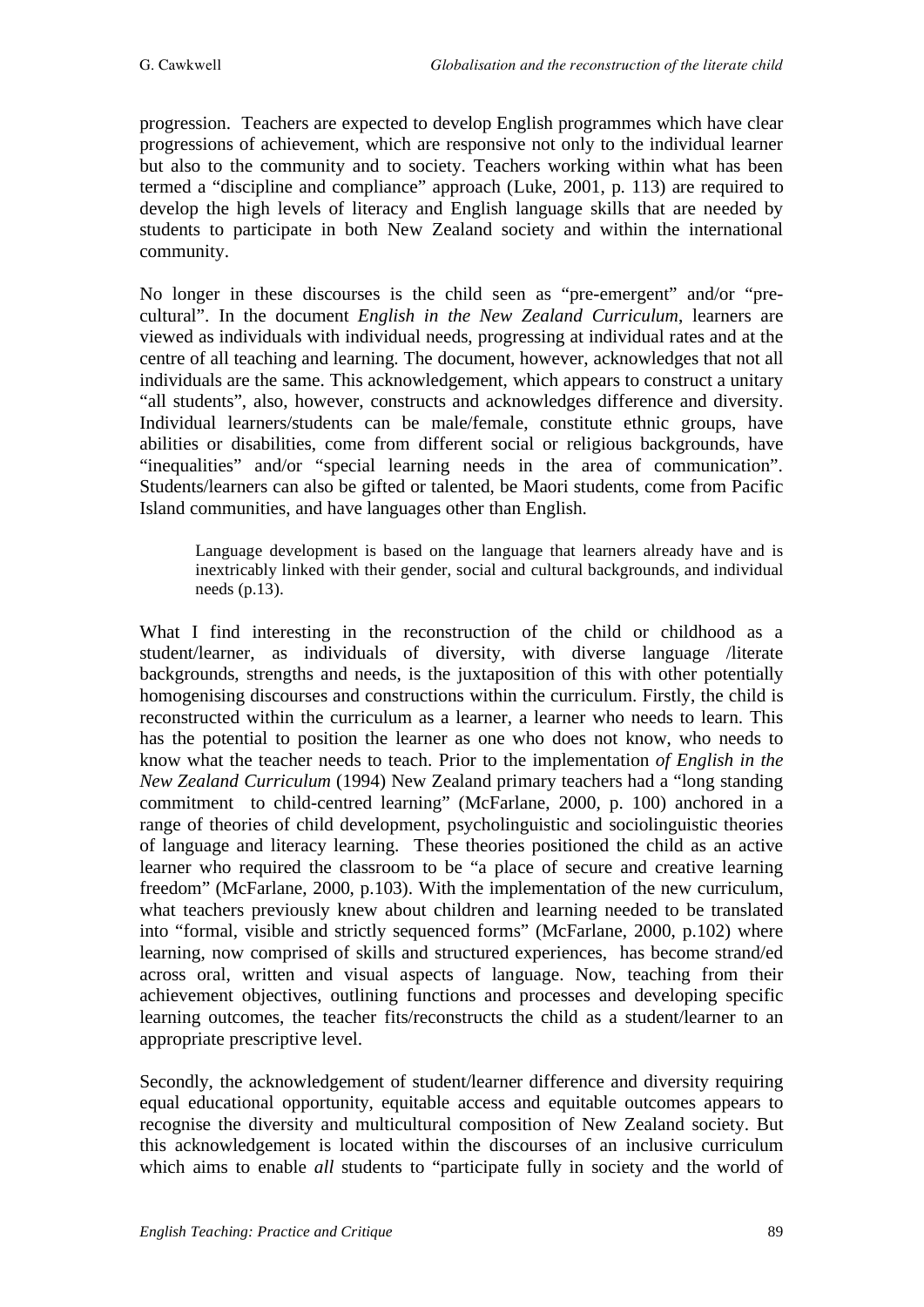work", where English is constructed as the dominant superior language of nationalism and internationalism. A structured curriculum, consisting of learning goals expressed as achievement objectives, centred on skills-based, specific outcomes for students who need to learn them, would appear to militate against diversity. Such issues are complex and problematic. This recognised diversity of "all learners" is also required to become the normalised unity of "every child" constructed across eight levels of specification.<sup>1</sup>

While my students located the child as reading for fun and enjoyment, as reading for what is there, not to analyse books which can spoil favourite books, *English in the New Zealand Curriculum* broadens the construction of literacy within a wider construction than that of books or even written language. The use of the term "texts" includes a wide range of written, spoken and visual texts (including static images, video, film, posters and drama). Literacy is viewed as including the reading and writing, presenting and viewing of oral, written and visual texts. Reading is no longer for fun, to be enjoyed, as "a habit that will take care of itself if the habit is developed early enough." Instead the child/learner is expected to develop strategies for responding to and analysing texts, recognising that their future reading needs will be not only recreational but also vocational, personal and informational.

While the 1994 curriculum recognised that "teachers and schools (were) facing new student populations, new knowledges, new technologies and changing economies and cultures" and affirmed these, locating these new and challenging issues within a "curriculum based on atomised outcomes" resulting in a fragmentation of literacy and language teaching and learning, creates tensions and deskills teachers' capacity to develop approaches and ways of working towards "new student populations, new knowledges, new technologies and changing economies and cultures" (Luke, 2001, pp. 132-3).

An example of the need for teachers to develop new approaches and ways of working is the construction of the new technological child in new spaces of learning provided by new technologies. I want therefore to focus finally on the reconstruction of the child, away from what we might term "natural space" in which the natural innocent child of the welfare state was located, to the newly constructed spaces of technology and globalisation. The location of children in these new spaces constitutes new notions of vulnerability, challenges for teachers, perhaps even a threat to face-to-face teaching itself.

Previous notions of a "natural learning child" where learning developed within locations of active natural play and natural space have been displaced. In previous English/literacy handbooks the natural child learnt through:

*Joy in movement Delight in experiment with natural materials Pleasure in make believe and in playing a part The satisfaction of making things* 

<sup>&</sup>lt;sup>1</sup> It is interesting to note more recently the Government's Literacy Taskforce Report (1999) uses the unifying term "every child" to name the learner who is presently the focus of government's attention: "By 2005, every child turning nine will be able to read, write and do maths for success."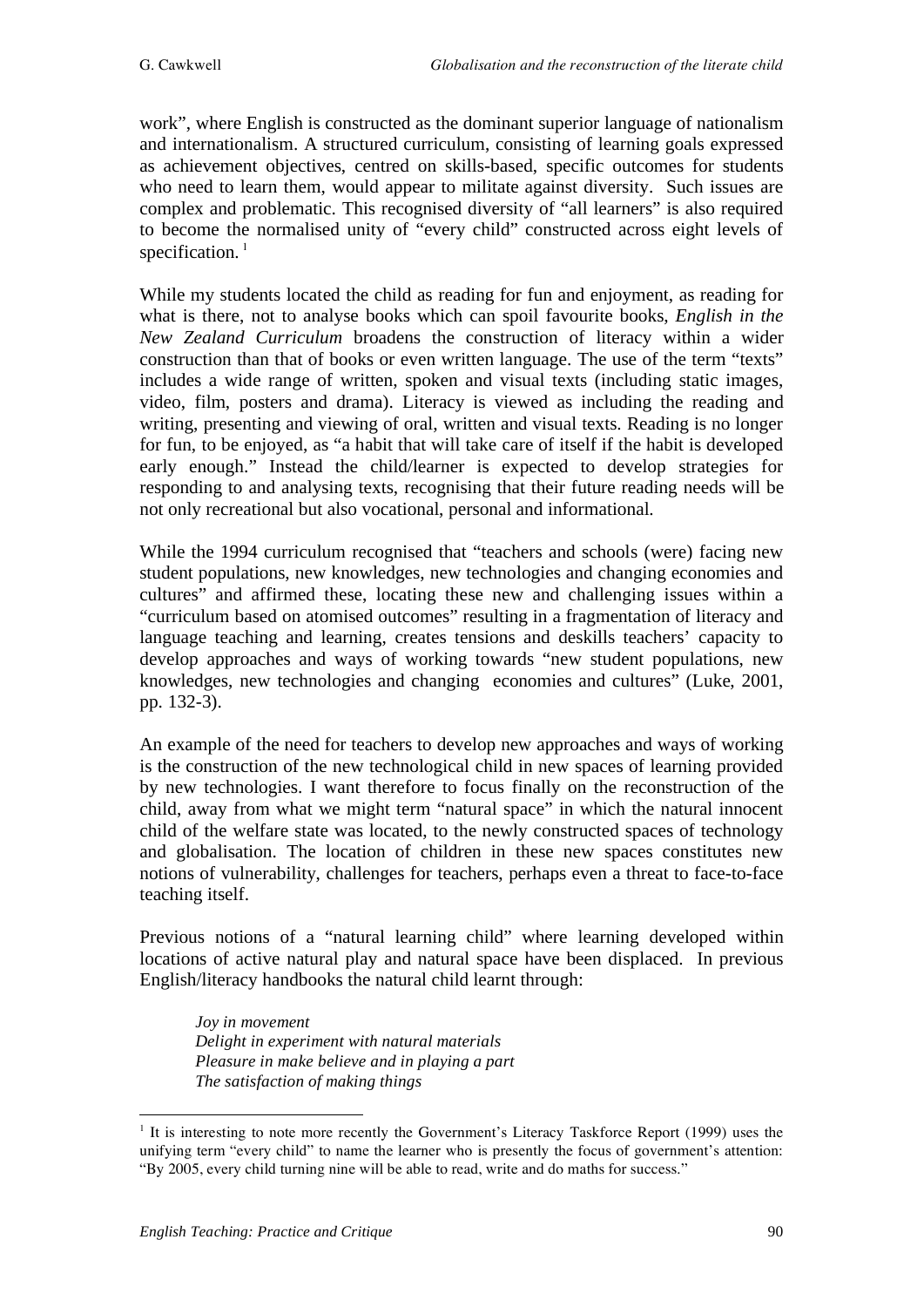*A developing interest in books and writing* (Department of Education 1961b, pp. 17-18).

Natural children learnt and played unhindered in the natural environment. Indeed, particularly in New Zealand, children's exploration of physical space and place was seen as basic to their development. In the handbook, the teacher is urged to use the surrounding environment of the school, to use the

…hedges and shelter belts where huts and forts can be built, pieces of waste ground that can be dug up to construct earth works, and patches of wilderness where broom and long grass, flaxbush and tussock offer opportunities for dramatic play as well as for the intent and reflective observation of natural things….This is their real and serious business, to place themselves in the scheme of living things and to learn the care and responsiveness which is part of our humanity. This intimacy fosters a strong and enduring concern for natural things. If a child's imaginative life is to be strong and sustaining he [sic] must, even in these early years, learn the habit of loving scrutiny of the world about him – of people, animals and things (Department of Education, [Volume I], 1961, p. 26).

However, now increasingly there is concern and fear about the safety of children in any kind of physical space (Walkerdine, 1999). During the recent trial and conviction of the rapist and killer of Teresa Cormack, media attention focused on the events of Friday, June 19, 1987 – the day that the six year old disappeared. Four years earlier, in the same city, another girl, Kirsa Jensen disappeared. Such events were claimed to "mark the end of innocence" (*Sunday Star Times*, October 13, 2002, p. A6), when being alone in the outdoors, even walking to school, became dangerous. More recently school playground equipment has been viewed as dangerous; indeed schools themselves have been viewed as dangerous places as cases of bullying and abuse are increasingly reported in the media. Public parks shelter lurking menaces and there are fears for parents about their children in public places especially after dark. As part of this concern with the fears of natural space, children/learners are viewed as needing greater surveillance – including self-surveillance – and regulation to protect them.

New spaces of learning in a globalised world are increasingly being defined by new technologies. The child/learner watches television, videos, films, plays computer games, surfs the net, listens to CDs and attends rock concerts. This is the child of popular culture, the child of cyberspace and the net. Walkerdine (1999) suggests that within these spaces children are often left to their own devices and cyberspace offers a new space, which is often devoid of adult interference (we adults being the children of "natural" 3D space of the "real" landscape). It is interesting to note here that in light of my students' discourse of the "ages and stages" child located within the theories of Piaget, cyberspace calls into question Piaget's notions of how children acquire spatial concepts. As Walkerdine (1999) says: "Cyberspace requires a conception of space as flow and energy, not as fixed, solid and geographical" (p. 7).

What then are the implications of the "media-cyber child" for literate practice? There is no doubt that the interrelationship of multimedia and cyberspace offers developing and new literate practices. Teachers of the welfare child saw "good books" as enshrining enduring and universal narratives and meanings. For the media-savvy, cyberchild, narratives and characters are more fluid, borrowed from across different media, so that, as Walkerdine (1999) outlines, the "story" and the characters are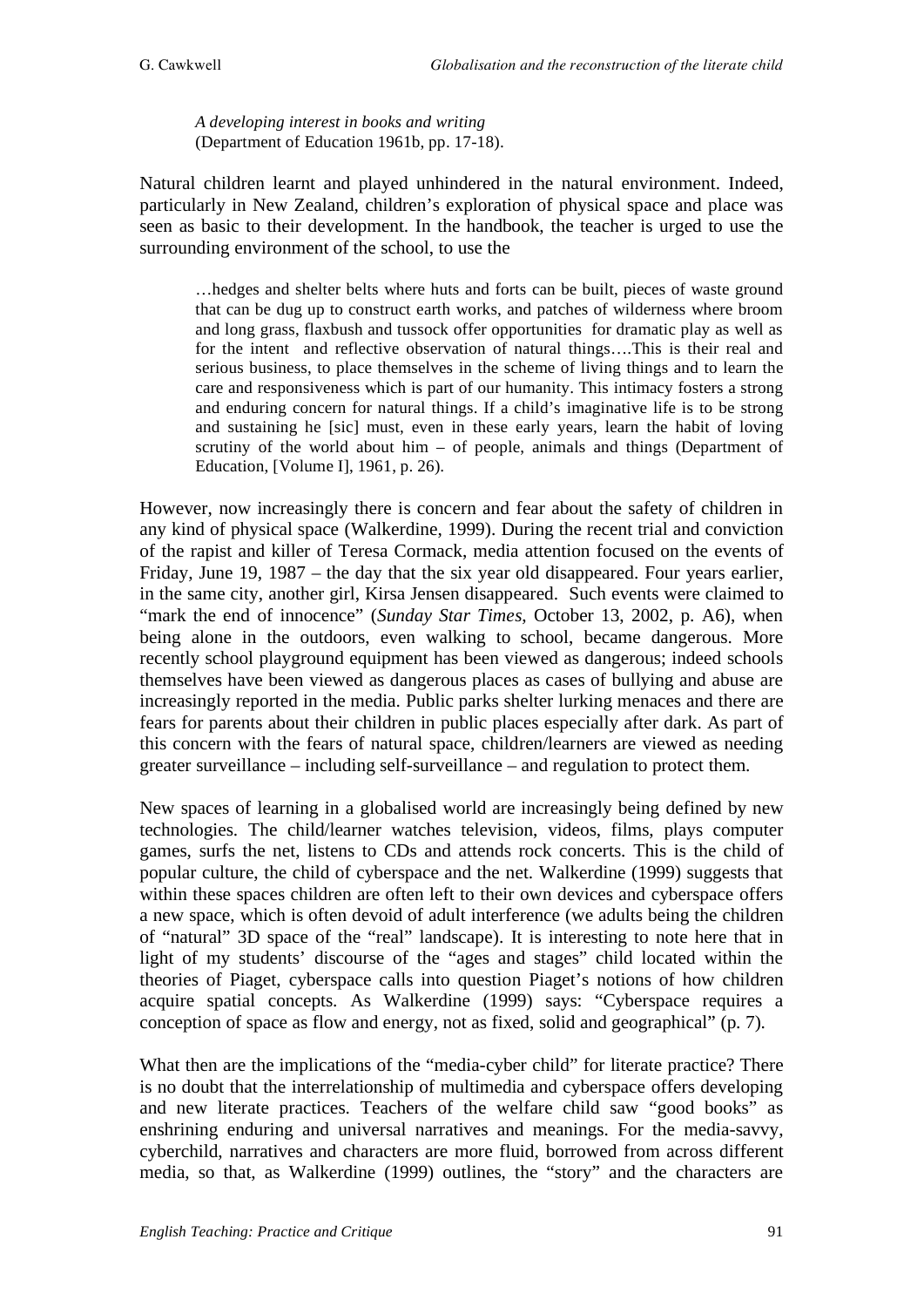continuously "in play", allowing for narrative elements which the cyber-player can move, manipulate from level to level and stay alive, or use as a character to explore contemporary possibilities. "The 'story'" itself becomes "a device for a narrative of movement through space" (Walkerdine, 1999, p. 9).

These sites in which subjectivities are produced focus the concerns of adults, parents and teachers in terms of both possibility and vulnerability. Children within these spaces continue to be constructed as "vulnerable", as being at risk of imitating and/or becoming addicted to violence, or inappropriate models of behaviour or even of living in an unreal world. More recently, concerns with cyber-stalking and chatroom kidnappers have highlighted other potential dangers in these new spaces.<sup>2</sup> Therefore the new space-age child continues to be viewed as requiring protection and surveillance. This often centres around times allowed for video games or being on the net. And yet while there are concerns about children and their vulnerability, the discourse of the knowledge economy – of the new information super-highway – offers the promise of possibilities, futures and new spaces for production.

In terms of *English in the New Zealand Curriculum* it would seem that the visual strand of the curriculum has been and is in place to develop these issues of cyberliteracies. But teachers who inhabit 3D landscapes are challenged by such notions of literacy. Would we recognise cellphone texting by young "learners" as literate competence? A memorable event and perhaps a challenge for teachers about what counts as literate practice and its effectiveness, or indeed even who are the "learners" and who are the "teachers" in terms of new technological literacies occurred when the Post Primary Teachers' Association (PPTA) were engaging in industrial action in support of their pay claims. The teachers organised their strike in the conventional, industrial, rule-driven way. But their students organised a strike in 24 hours in an effort to support their teachers. All over the country, they left their classrooms and went into the consumer spaces of town, street and mall, all organised and synchronised via text messaging.

The child of the welfare state is not the child/learner of the new technological global economic state. The globalised student/learner is not unitary, but rather diversely constructed, being located within and across a range of new spaces and places, utilising a range of technologies, and requiring new knowledges and multiple literate practices. How we as teachers construct this student/learner will influence our teaching and our response to "new times". While *English in the New Zealand Curriculum* recognises this global child/learner, the adherence to a discourse which demands teacher compliance to fragmented outcomes and the normalisation of the student/learner constructed across eight levels of specification creates tensions and would appear to be at cross purposes with the needs of students and teachers in a multicultural, diverse, technological, knowledge society.

## **REFERENCES**

Baker, B. (1988). "Childhood" in the emergence and spread of U.S. public schools. In T. Popkewitz & M. Brennan (Eds.), *Foucault's challenge: Discourse* 

<sup>-</sup> $2<sup>2</sup>$  I wonder at this point if this is not part of the attraction of books such as Harry Potter.